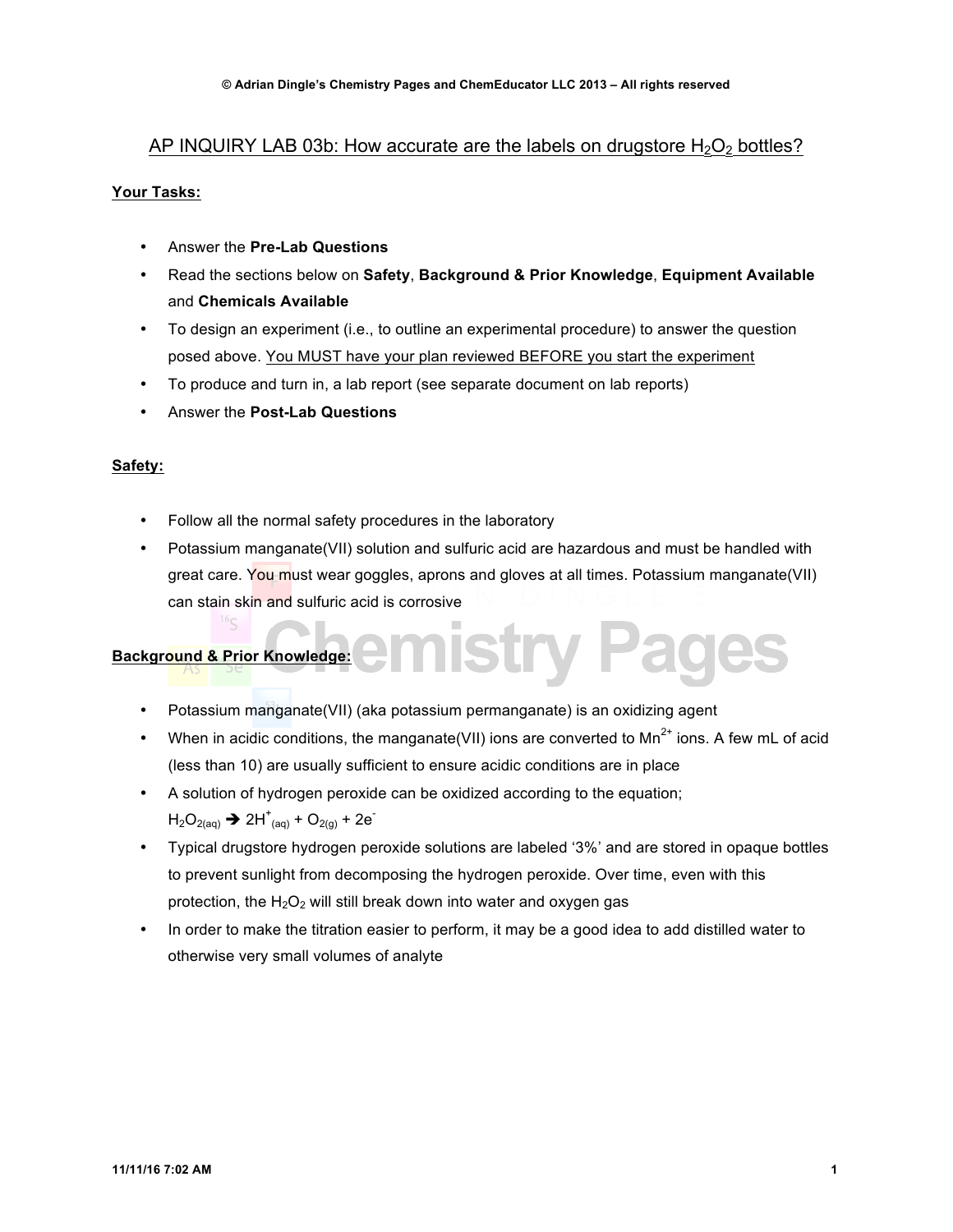## **Equipment Available**:

• All of the normal equipment associated with a titration; Erlenmeyer flasks, burets, graduated and regular pipets of various sizes (from 1 mL up to 25 mL), retort stands, white tiles, pipet (safety) fillers, funnels, wash bottles etc.

#### **Chemicals Available:**

- The drugstore hydrogen peroxide solution to be analyzed (the analyte)
- 3 M sulfuric acid
- Distilled water
- Potassium manganate(VII) of know concentration equal to 0.0250 M (the titrant)

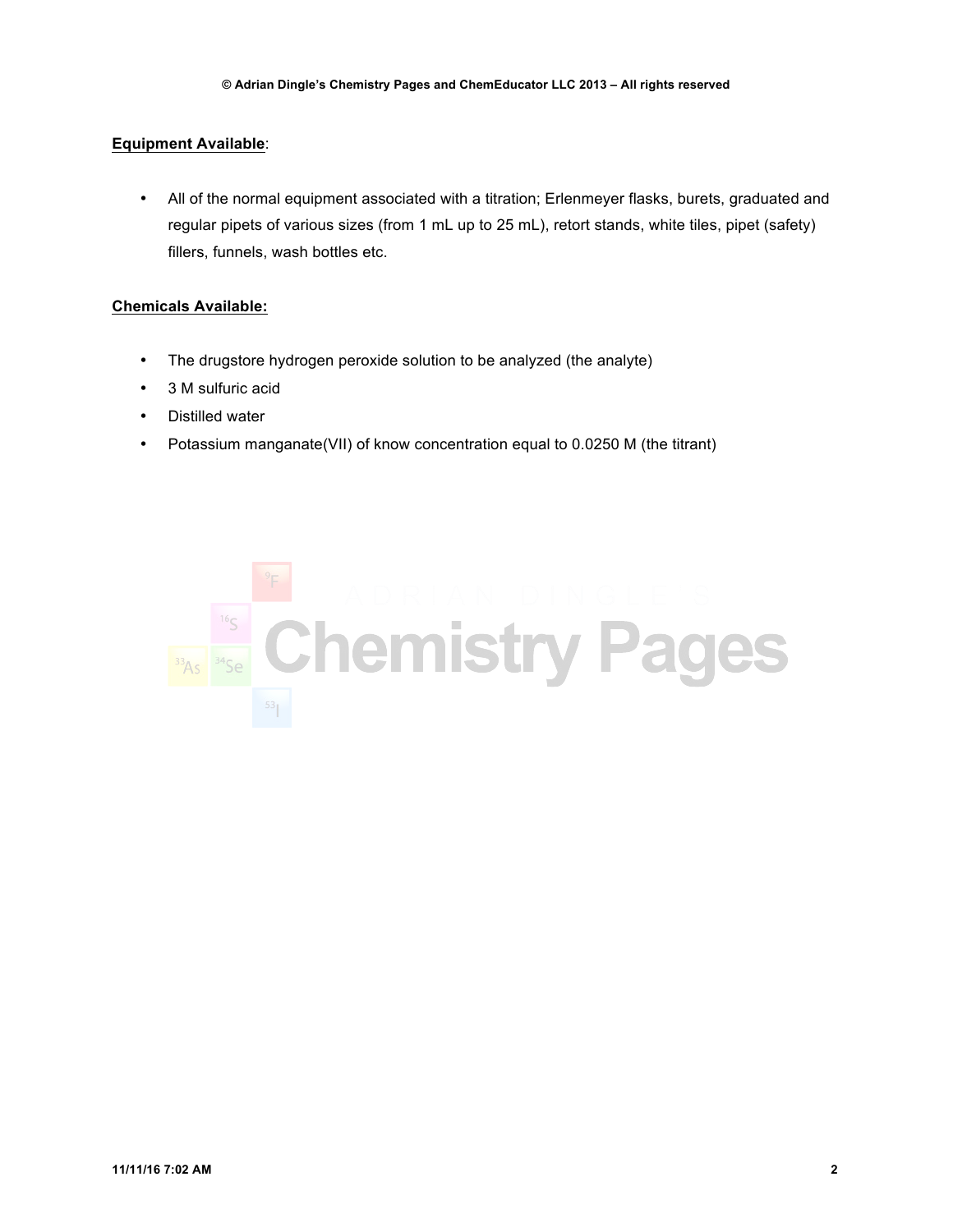### **Pre-Lab Questions:**

- 1. Write the half-reaction for the reduction of manganate(VII) ions in acidic solution.
- 2. Combine the half-reaction you have written in #1, with the hydrogen peroxide half-reaction, in order to form the full, REDOX equation for the reaction of manganate(VII) with hydrogen peroxide.
- 3. If a solution of hydrogen peroxide is labeled as 5%, it means '5% hydrogen peroxide by mass'. Assuming the density of such as solution to be 1.00 g/mL, what is the concentration of a solution that is labeled '5% hydrogen peroxide'?